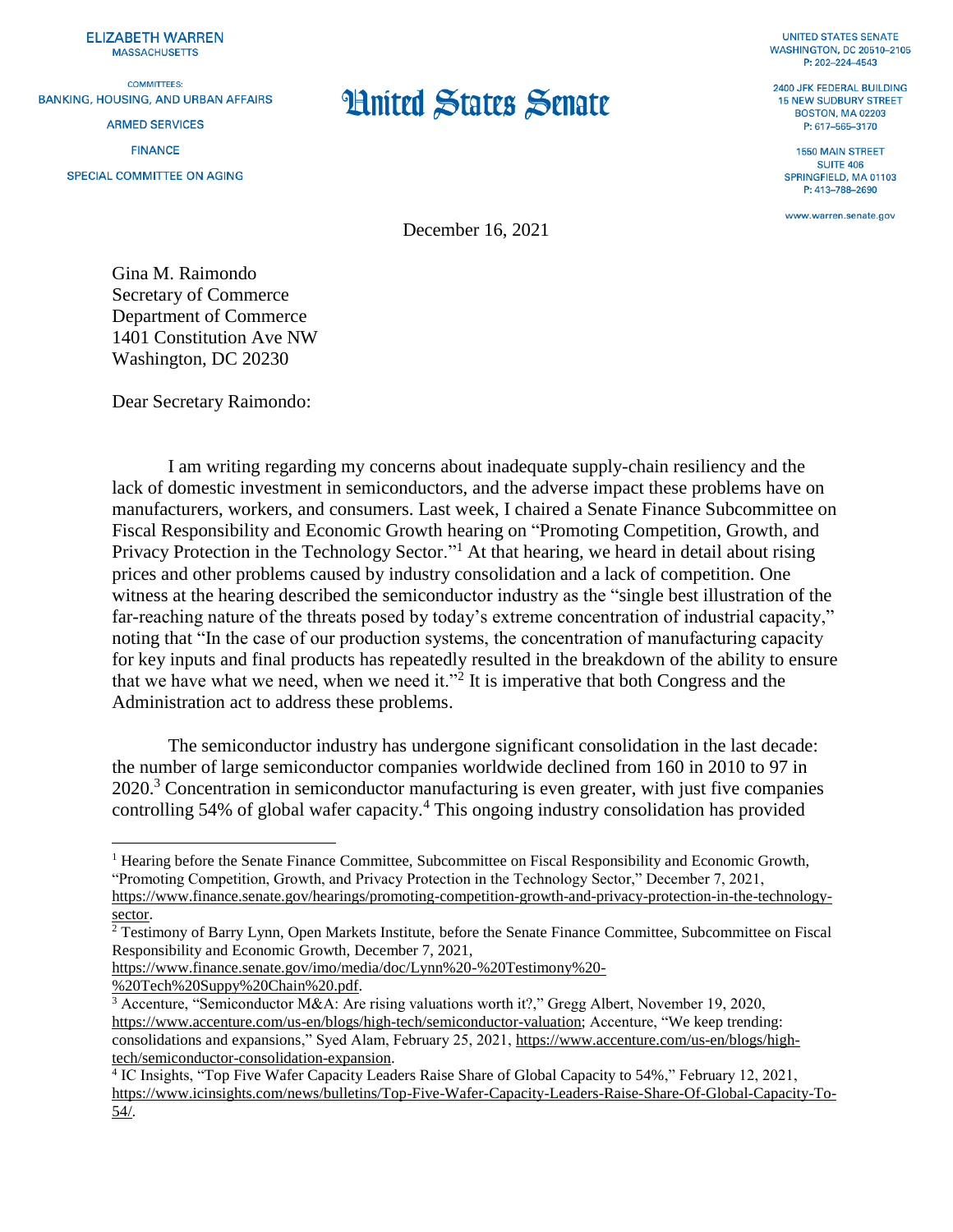immense market power to the biggest players, who are becoming more and more profitable,<sup>5</sup> while "hollowing out" the market and eliminating most mid-size manufacturers. <sup>6</sup> This market concentration has reduced competition, allowing giant corporations to deliver massive returns for shareholders.<sup>7</sup> But it has harmed consumers by enabling these dominant companies to increase prices and underinvest in key capabilities, which has the effect of also reducing product innovation and product quality. <sup>8</sup> For example, Taiwan Semiconductor Manufacturing Co. Ltd. (TSMC) is the largest and most advanced semiconductor foundry in the world, and many semiconductor design companies from Apple to AMD and Nvidia rely on TSMC to manufacture their chips, and TSMC is not able to keep up with the demand.<sup>9</sup> But, due to lack of competition, TSMC has enjoyed "strong pricing power,"<sup>10</sup> raising prices by 10 to 20%<sup>11</sup> and expects revenue increases of 10 to 15% through 2025.<sup>12</sup> Further up the supply chain, ASML is the only company that makes the machines necessary for cutting-edge chip-making, and cannot keep up with demand.<sup>13</sup> The bottlenecks extend to less advanced chips too, with semiconductor companies chasing the biggest profits in the cutting-edge chips and underinvesting in the older, more commonly-used chips.<sup>14</sup> So while dominant semiconductor companies like TSMC and ASML

 $\overline{a}$ 

<sup>5</sup> McKinsey & Company, "Value creation: How can the semiconductor industry keep outperforming?," Ondrej Burkacky, Marc de Jong, Ankit Mittal, and Nakul Verma, October 15, 2021,

[https://www.mckinsey.com/industries/semiconductors/our-insights/value-creation-how-can-the-semiconductor](https://www.mckinsey.com/industries/semiconductors/our-insights/value-creation-how-can-the-semiconductor-industry-keep-outperforming)[industry-keep-outperforming.](https://www.mckinsey.com/industries/semiconductors/our-insights/value-creation-how-can-the-semiconductor-industry-keep-outperforming)

<sup>6</sup> Accenture, "Semiconductor M&A: Are rising valuations worth it?," Gregg Albert, November 19, 2020, [https://www.accenture.com/us-en/blogs/high-tech/semiconductor-valuation.](https://www.accenture.com/us-en/blogs/high-tech/semiconductor-valuation)

<sup>&</sup>lt;sup>7</sup> McKinsey & Company, "Value creation: How can the semiconductor industry keep outperforming?," Ondrej Burkacky, Marc de Jong, Ankit Mittal, and Nakul Verma, October 15, 2021,

[https://www.mckinsey.com/industries/semiconductors/our-insights/value-creation-how-can-the-semiconductor](https://www.mckinsey.com/industries/semiconductors/our-insights/value-creation-how-can-the-semiconductor-industry-keep-outperforming)[industry-keep-outperforming.](https://www.mckinsey.com/industries/semiconductors/our-insights/value-creation-how-can-the-semiconductor-industry-keep-outperforming)

<sup>8</sup> Washington Monthly, "To Fix the Supply Chain Mess, Take on Wall Street," Garphil Julien, December 1, 2021, [https://washingtonmonthly.com/2021/12/01/to-fix-the-supply-chain-mess-take-on-wall-street/.](https://washingtonmonthly.com/2021/12/01/to-fix-the-supply-chain-mess-take-on-wall-street/)

<sup>9</sup> The Wall Street Journal, "The World Relies on One Chip Maker in Taiwan, Leaving Everyone Vulnerable," Yang Jie, Stephanie Yang, and Asa Fitch, June 19, 2021, [https://www.wsj.com/articles/the-world-relies-on-one-chip](https://www.wsj.com/articles/the-world-relies-on-one-chip-maker-in-taiwan-leaving-everyone-vulnerable-11624075400)[maker-in-taiwan-leaving-everyone-vulnerable-11624075400.](https://www.wsj.com/articles/the-world-relies-on-one-chip-maker-in-taiwan-leaving-everyone-vulnerable-11624075400)

<sup>&</sup>lt;sup>10</sup>The Wall Street Journal, "World's Largest Chip Maker to Raise Prices, Threatening Costlier Electronics," Yang Jie, Stephanie Yang and Yoko Kubota. August 26, 2021[, https://www.wsj.com/articles/worlds-largest-chip-maker](https://www.wsj.com/articles/worlds-largest-chip-maker-to-raise-prices-threatening-costlier-electronics-11629978308)[to-raise-prices-threatening-costlier-electronics-11629978308.](https://www.wsj.com/articles/worlds-largest-chip-maker-to-raise-prices-threatening-costlier-electronics-11629978308)

<sup>&</sup>lt;sup>11</sup> Forbes, "TSMC's Price Hike Is A Big Deal For Servers, But Not So Much For Car Buyers," Linley Gwennap, August 30, 2021, [https://www.forbes.com/sites/linleygwennap/2021/08/30/tsmc-chip-price-hike-a-big-deal-for](https://www.forbes.com/sites/linleygwennap/2021/08/30/tsmc-chip-price-hike-a-big-deal-for-some-customers/?sh=42f4478012ee)[some-customers/?sh=42f4478012ee.](https://www.forbes.com/sites/linleygwennap/2021/08/30/tsmc-chip-price-hike-a-big-deal-for-some-customers/?sh=42f4478012ee)

<sup>&</sup>lt;sup>12</sup> Fitch Ratings, "Global Chip Shortage to Boost Semiconductors' 2021 Performance," March 4, 2021, [https://www.fitchratings.com/research/corporate-finance/global-chip-shortage-to-boost-semiconductors-2021](https://www.fitchratings.com/research/corporate-finance/global-chip-shortage-to-boost-semiconductors-2021-performance-04-03-2021) [performance-04-03-2021.](https://www.fitchratings.com/research/corporate-finance/global-chip-shortage-to-boost-semiconductors-2021-performance-04-03-2021)

<sup>&</sup>lt;sup>13</sup> Wired, "Why the Chip Shortage Drags On and On ... and On," Will Knight, November 12, 2021, [https://www.wired.com/story/why-chip-shortage-drags-on/.](https://www.wired.com/story/why-chip-shortage-drags-on/)

<sup>&</sup>lt;sup>14</sup> The Wall Street Journal, "The World Relies on One Chip Maker in Taiwan, Leaving Everyone Vulnerable," Yang Jie, Stephanie Yang, and Asa Fitch, June 19, 2021, [https://www.wsj.com/articles/the-world-relies-on-one-chip](https://www.wsj.com/articles/the-world-relies-on-one-chip-maker-in-taiwan-leaving-everyone-vulnerable-11624075400)[maker-in-taiwan-leaving-everyone-vulnerable-11624075400.](https://www.wsj.com/articles/the-world-relies-on-one-chip-maker-in-taiwan-leaving-everyone-vulnerable-11624075400)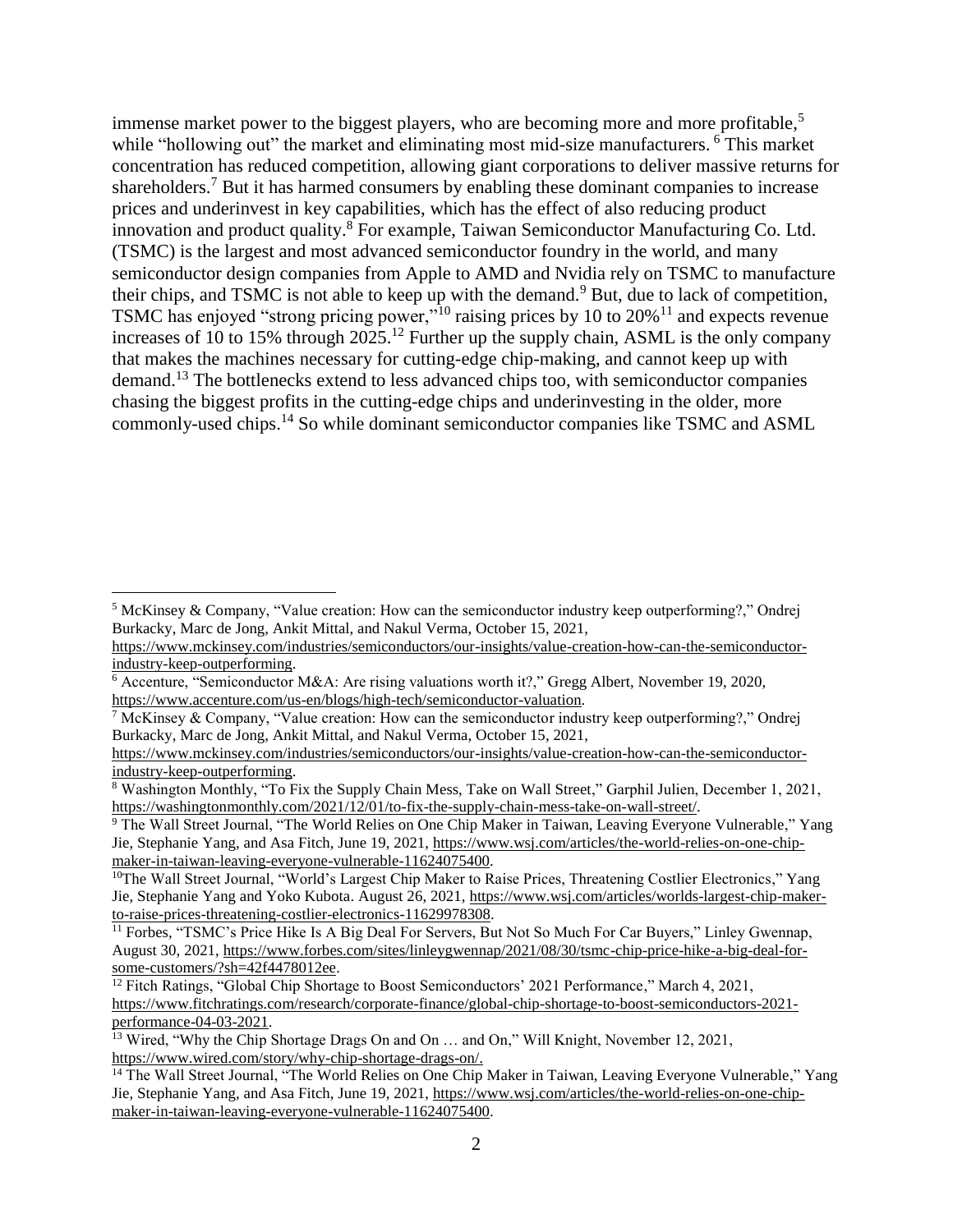post massive profits and reward shareholders,<sup>15</sup> consumers are harmed by shortages and higher prices. 16

The global chip shortage and its consequences are ultimately resulting in significant price increases for American families and contributing to the recent increases in inflation. Faced with rising costs, CEOs are protecting corporate profits by passing on increased costs to consumers. 17 Due to the semiconductor shortage and cost increases, HP raised printer prices by more than 20%, <sup>18</sup> used car prices have increased by over 24%, <sup>19</sup> and prices for some TV models have jumped around 30%.<sup>20</sup>

While consumers have suffered from shortages and increased prices, workers have also been harmed. The largest automakers in the country have sporadically shut down plants since late 2020 due to semiconductor shortages.<sup>21</sup> Although automakers have seen increased demand for cars, the semiconductor bottleneck has forced them to halt production, lay off employees, and lose a projected \$200+ billion in sales.<sup>22</sup> Ford, for example, had to slash its production by 50%<sup>23</sup>, and thousands of autoworkers have found themselves laid off for months relying on unemployment benefits that only provide a fraction of their salary.<sup>24</sup> These layoffs follow years of offshoring of American semiconductor manufacturing and lost jobs<sup>25</sup>, which coincided with industry consolidation. As United Auto Workers (UAW) President Ray Curry described at a recent roundtable event that you attended, "this is both a challenge and an opportunity… to

<sup>18</sup> *Id.*

 $\overline{a}$ 

 $\overline{\frac{24}{}}$ *Id.* 

<sup>&</sup>lt;sup>15</sup> Bloomberg, "TSMC Posts Record Sales as Auto, iPhone Demand Fuel Orders," Debby Wu, October 8, 2021, [https://www.bloomberg.com/news/articles/2021-10-08/tsmc-post-record-sales-as-auto-chip-iphone-demand-drive](https://www.bloomberg.com/news/articles/2021-10-08/tsmc-post-record-sales-as-auto-chip-iphone-demand-drive-orders)[orders;](https://www.bloomberg.com/news/articles/2021-10-08/tsmc-post-record-sales-as-auto-chip-iphone-demand-drive-orders) Reuters, "ASML's order book fills as chip makers race to boost capacity," Bart H. Meijer, July 21, 2021, [https://www.reuters.com/technology/asml-q2-net-profit-jumps-38-strong-demand-computer-chips-2021-07-21/.](https://www.reuters.com/technology/asml-q2-net-profit-jumps-38-strong-demand-computer-chips-2021-07-21/) <sup>16</sup> The Wall Street Journal, "World's Largest Chip Maker to Raise Prices, Threatening Costlier Electronics," Yang

Jie, Stephanie Yang, and Yoko Kubota, August 26, 2021, [https://www.wsj.com/articles/worlds-largest-chip-maker](https://www.wsj.com/articles/worlds-largest-chip-maker-to-raise-prices-threatening-costlier-electronics-11629978308)[to-raise-prices-threatening-costlier-electronics-11629978308.](https://www.wsj.com/articles/worlds-largest-chip-maker-to-raise-prices-threatening-costlier-electronics-11629978308)

<sup>&</sup>lt;sup>17</sup> The Wall Street Journal, "Chip Shortages Are Starting to Hit Consumers. Higher Prices Are Likely," Asa Fitch, June 21, 2021, [https://www.wsj.com/articles/chip-shortages-are-starting-to-hit-consumers-higher-prices-are-likely-](https://www.wsj.com/articles/chip-shortages-are-starting-to-hit-consumers-higher-prices-are-likely-11624276801?mod=article_inline)[11624276801?mod=article\\_inline.](https://www.wsj.com/articles/chip-shortages-are-starting-to-hit-consumers-higher-prices-are-likely-11624276801?mod=article_inline)

<sup>&</sup>lt;sup>19</sup> The Washington Post, "How crazy is the used car market? This auction sparked a bidding war over a two-year-old minivan," Jeanne Whalen, October 28, 2021[, https://www.washingtonpost.com/us-policy/2021/10/28/used-car](https://www.washingtonpost.com/us-policy/2021/10/28/used-car-prices-chip-shortage/)[prices-chip-shortage.](https://www.washingtonpost.com/us-policy/2021/10/28/used-car-prices-chip-shortage/)

<sup>&</sup>lt;sup>20</sup> Wired, "The Chip Shortage Is Driving Up Tech Prices—Starting With TVs," Will Knight, May 13, 2021, [https://www.wired.com/story/chip-shortage-electronics-prices-tvs-displays/.](https://www.wired.com/story/chip-shortage-electronics-prices-tvs-displays/)

<sup>&</sup>lt;sup>21</sup> ABC News, "On Nov. 1, no GM plants will be closed due to chip shortage," Tom Krisher, October 22, 2021, [https://abcnews.go.com/Technology/wireStory/nov-gm-plants-closed-due-chip-shortage-80734196.](https://abcnews.go.com/Technology/wireStory/nov-gm-plants-closed-due-chip-shortage-80734196)

 $22$  NBC News, "Global chip shortage continues to wreak havoc for automakers," Sam Shead, October 28, 2021, [https://www.nbcnews.com/business/autos/global-chip-shortage-continues-wreak-havoc-automakers-n1282621;](https://www.nbcnews.com/business/autos/global-chip-shortage-continues-wreak-havoc-automakers-n1282621) Fierce Electronics, "Out of chips, out of work: auto workers tell their stories," Skye Witley, June 18, 2021, [https://www.fierceelectronics.com/electronics/out-chips-out-work-auto-workers-tell-their-stories.](https://www.fierceelectronics.com/electronics/out-chips-out-work-auto-workers-tell-their-stories)

<sup>&</sup>lt;sup>23</sup> The New York Times, "Ford Moves to Ensure Supply of Chips and Guide Their Design," Neal E. Boudette and Don Clark, November 18, 2021[, https://www.nytimes.com/2021/11/18/business/ford-globalfoundries-chip](https://www.nytimes.com/2021/11/18/business/ford-globalfoundries-chip-shortage.html)[shortage.html.](https://www.nytimes.com/2021/11/18/business/ford-globalfoundries-chip-shortage.html)

<sup>&</sup>lt;sup>25</sup> Detroit Free Press, "GM to idle 3 plants in North America due to semiconductor shortage," Jamie LaReau, February 3, 2021[, https://www.freep.com/story/money/cars/general-motors/2021/02/03/gm-plants-north-america](https://www.freep.com/story/money/cars/general-motors/2021/02/03/gm-plants-north-america-semiconductor-shortage/4373284001/)[semiconductor-shortage/4373284001/;](https://www.freep.com/story/money/cars/general-motors/2021/02/03/gm-plants-north-america-semiconductor-shortage/4373284001/) WILX News 10, "Semiconductor shortage having an impact on manufacturers, workers," Kaylie Crowe, June 22, 2021, [https://www.wilx.com/2021/06/23/semiconductor-shortage](https://www.wilx.com/2021/06/23/semiconductor-shortage-having-an-impact-manufacturers-workers/)[having-an-impact-manufacturers-workers/.](https://www.wilx.com/2021/06/23/semiconductor-shortage-having-an-impact-manufacturers-workers/)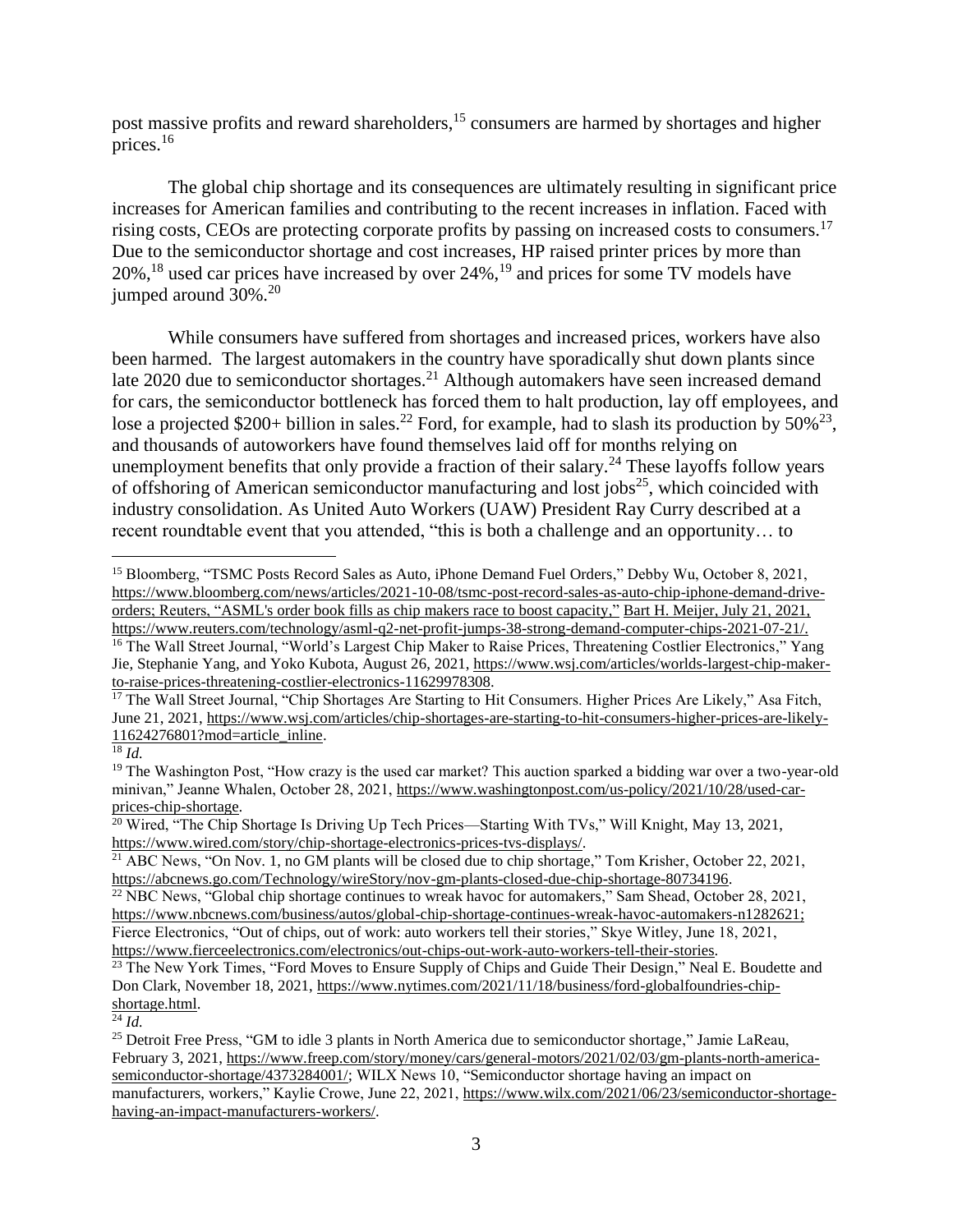develop trade and policy solutions that ensure that advanced technology that has been offshored is brought back and new technology stays right here in the United States produced by UAW workers." 26

At my hearing earlier this week, Barry Lynn, Executive Director of the Open Markets Institute, summarized costs of semiconductor industry consolidation:

Over the course of the 22 years since the earthquake in Taiwan first revealed the extreme concentration of the capacity to produce certain types of semiconductors, the problem has become only worse. As was true in 1999, the world today remains just as vulnerable to disruption by earthquake or other disaster, as there has been no effort whatsoever to distribute capacity or ownership. Worse, monopolistic manufacturers like Taiwan Semiconductor Manufacturing Corporation (TSMC) have become increasingly tempted to exploit their chokepoint for profit. The result, which has played out across the industrial world over the last 18 or so months, has been a slow but steady choking off of production in an ever widening range of industries.

In the United States, the failure by TSMC to invest sufficient funds to meet demand for its products has resulted in shortages of goods ranging from appliances to farm machinery to medical devices. The most far-reaching disruptions have taken place within the automobile industry, where the shortages of semiconductors has forced automakers around the world to radically cut production. … In recent days, the problems appear to have spread into iPhone production. Such massive shortfalls in production, in turn, trigger a variety of other harms across the industrial system. These include fewer jobs and smaller paychecks at vehicle manufacturers; higher prices for new cars, used cars, and rental cars; less work for suppliers and dealers and their employees, and more pollution as individuals are unable to replace older cars. $27$ 

While their consolidation has contributed to fueled higher prices and job losses, the giant semiconductor companies are not throttling back their ongoing merger activity. Advanced Micro Devices' (AMD) CEO, whose company has seen its stock rise more than 120% since the start of last year, recently said that "consolidation is inevitable,"<sup>28</sup> and in October 2020, AMD announced plans to acquire Xilinx, a semiconductor manufacturer, in a \$35 billion deal.<sup>29</sup> Intel's

 $\overline{a}$ 

<sup>&</sup>lt;sup>26</sup> United States Department of Commerce, "Dingell, Peters, Raimondo Host Roundtable in Michigan About Semiconductor Chip Shortage," press release, November 29, 2021, [https://www.commerce.gov/news/press](https://www.commerce.gov/news/press-releases/2021/11/dingell-peters-raimondo-host-roundtable-michigan-about-semiconductor)[releases/2021/11/dingell-peters-raimondo-host-roundtable-michigan-about-semiconductor.](https://www.commerce.gov/news/press-releases/2021/11/dingell-peters-raimondo-host-roundtable-michigan-about-semiconductor)

 $27$  Testimony of Barry Lynn, Open Markets Institute, before the Senate Finance Committee, Subcommittee on Fiscal Responsibility and Economic Growth, "Promoting Competition, Growth, and Privacy Protection in the Technology Sector," December 7, 2021, [https://www.finance.senate.gov/imo/media/doc/Lynn%20-%20Testimony%20-](https://www.finance.senate.gov/imo/media/doc/Lynn%20-%20Testimony%20-%20Tech%20Suppy%20Chain%20.pdf) [%20Tech%20Suppy%20Chain%20.pdf.](https://www.finance.senate.gov/imo/media/doc/Lynn%20-%20Testimony%20-%20Tech%20Suppy%20Chain%20.pdf)

<sup>&</sup>lt;sup>28</sup> CNBC, "AMD CEO Lisa Su says chip shortage likely to end next year," Kif Leswing, September 27, 2021, [https://www.cnbc.com/2021/09/27/amd-ceo-lisa-su-says-chip-shortage-likely-to-end-next-year.html.](https://www.cnbc.com/2021/09/27/amd-ceo-lisa-su-says-chip-shortage-likely-to-end-next-year.html)

<sup>&</sup>lt;sup>29</sup> AMD, "AMD to Acquire Xilinx, Creating the Industry's High Performance Computing Leader," press release, October 27, 2020[, https://www.amd.com/en/press-releases/2020-10-27-amd-to-acquire-xilinx-creating-the-industry](https://www.amd.com/en/press-releases/2020-10-27-amd-to-acquire-xilinx-creating-the-industry-s-high-performance-computing)[s-high-performance-computing.](https://www.amd.com/en/press-releases/2020-10-27-amd-to-acquire-xilinx-creating-the-industry-s-high-performance-computing)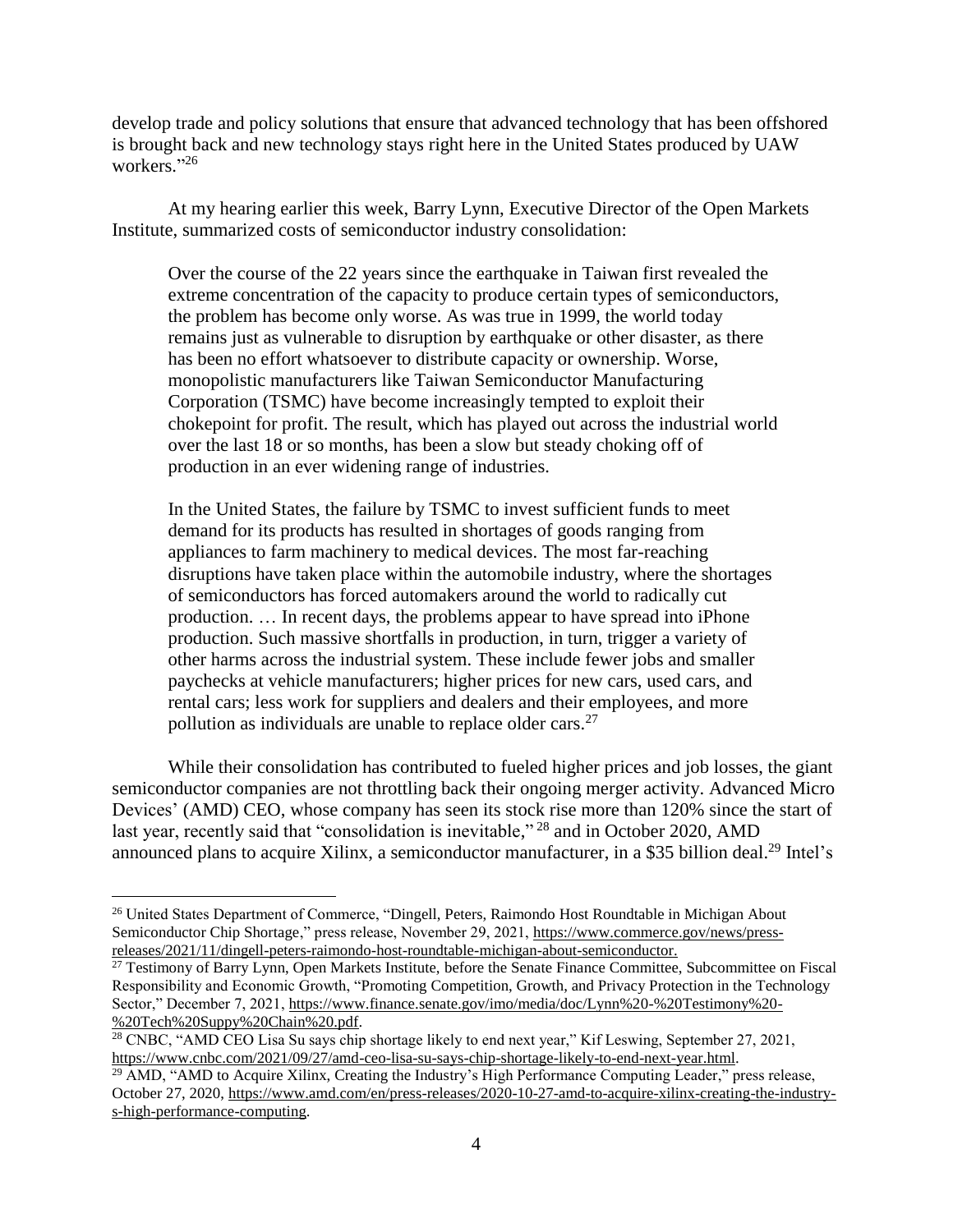CEO declared a similar intent saying, "There will be consolidation in the industry… That trend will continue, and I expect that we're going to be a consolidator."<sup>30</sup> Furthermore, Intel is rumored to be considering a takeover of GlobalFoundries, the world's fourth-largest chip manufacturer.<sup>31</sup>

These semiconductor manufacturers are putting stock price, profits, and growth ahead of the needs of American consumers and workers. As the COVID-19 pandemic demonstrated, this behavior can lead to terrible consequences and shortages for our country.

Although the Trump Administration did virtually nothing to stop this harmful consolidation, under President Biden, the federal government is beginning to step up to challenge industry consolidation that could harm supply-chain resiliency. For instance, earlier this month the Federal Trade Commission filed a lawsuit in to halt Nvidia's \$40 billion acquisition of Arm in what will be the biggest semiconductor deal in history if consummated.<sup>32</sup>

But the U.S. government has other tools beyond antitrust enforcement that could increase competition, protect consumers and workers, and promote supply-chain resiliency. Last year, Congress passed the *CHIPS for America Act* as part of the *FY 2021 National Defense Authorization Act*, and it was signed into law. The Senate has also passed the *United States Innovation and Competition Act of 2021* (USICA), which among other things would fund the *CHIPS for America Act* programs. The Senate and House are working on a path forward on USICA, including to address a number of outstanding issues unrelated to the *CHIPS for America Act.* As Congress works on delivering a final bill to the President's desk, the Administration should stand ready to implement it.

Crucially, the *CHIPS for America Act* has tasked the Department of Commerce with awarding billions of dollars in grant funding "to incentivize investment in facilities and equipment in the United States for semiconductor fabrication, assembly, testing, advanced packaging, or research and development." <sup>33</sup> Under USICA funding levels, this would be a significant program, with \$19 billion appropriated for fiscal year 2022, and \$5 billion annually from 2023 through 2026.<sup>34</sup> The *CHIPS for America Act* gives broad discretion in awarding these grants, but funds can only be awarded to projects that the Secretary of Commerce determines are "in the interest of the United States."<sup>35</sup> It is clearly in the national interest of the United States to use this funding to push back against industry consolidation. I encourage you to seize this

[https://www.economist.com/business/2021/10/09/the-ipo-of-globalfoundries-is-perfectly-timed.](https://www.economist.com/business/2021/10/09/the-ipo-of-globalfoundries-is-perfectly-timed)

[https://www.congress.gov/bill/117th-congress/senate-bill/1260.](https://www.congress.gov/bill/117th-congress/senate-bill/1260)

 $\overline{a}$ 

<sup>35</sup> William M. (Mac) Thornberry National Defense Authorization Act for Fiscal Year 2021, §9902(a)(2)(C)(i)(II), [https://www.congress.gov/116/plaws/publ283/PLAW-116publ283.pdf.](https://www.congress.gov/116/plaws/publ283/PLAW-116publ283.pdf)

<sup>&</sup>lt;sup>30</sup> The Wall Street Journal, "Intel CEO Calls Chip Maker 'Willing Buyer' as Semiconductor Industry Consolidates," Asa Fitch and Cara Lombardo, August 19, 2021, [https://www.wsj.com/articles/intel-ceo-calls-chip-maker-willing](https://www.wsj.com/articles/intel-ceo-calls-chip-maker-willing-buyer-as-industry-consolidates-11629382046)[buyer-as-industry-consolidates-11629382046.](https://www.wsj.com/articles/intel-ceo-calls-chip-maker-willing-buyer-as-industry-consolidates-11629382046)

<sup>&</sup>lt;sup>31</sup> The Economist, "The IPO of GlobalFoundries is perfectly timed," October 9, 2021,

<sup>&</sup>lt;sup>32</sup> The New York Times, "F.T.C. Sues to Stop Blockbuster Chip Deal Between Nvidia and Arm," Cecilia Kang and Don Clark, December 2, 2021, [https://www.nytimes.com/2021/12/02/technology/ftc-nvidia-arm-deal.html.](https://www.nytimes.com/2021/12/02/technology/ftc-nvidia-arm-deal.html) <sup>33</sup> William M. (Mac) Thornberry National Defense Authorization Act for Fiscal Year 2021, §9902,

[https://www.congress.gov/116/plaws/publ283/PLAW-116publ283.pdf.](https://www.congress.gov/116/plaws/publ283/PLAW-116publ283.pdf)

<sup>&</sup>lt;sup>34</sup> United States Innovation and Competition Act of 2021, S. 1260, Sec. 1002(a)(2)(A),